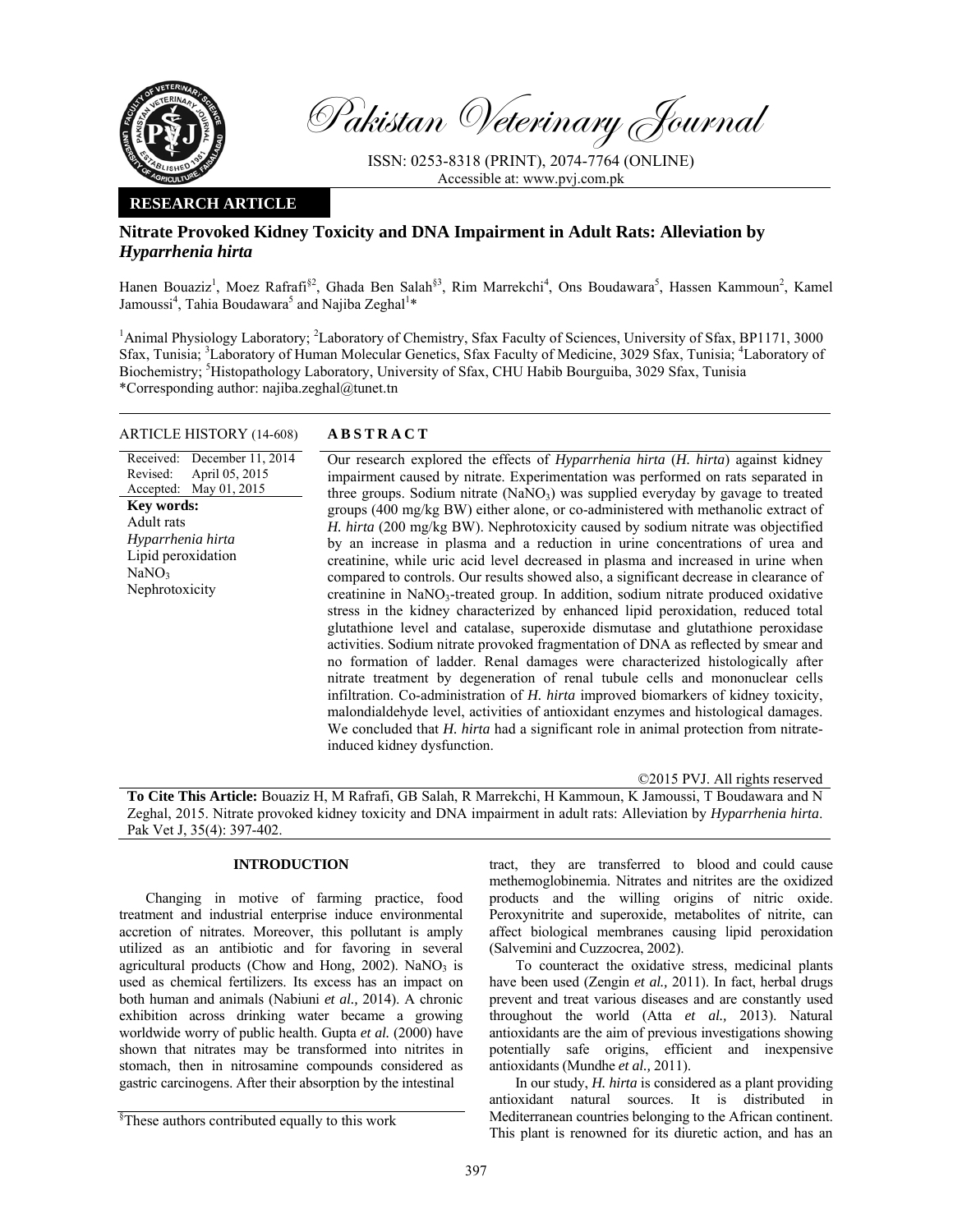antioxidant property due to its richness in flavonoids as it has been published in our precedent paper (Bouaziz *et al.,*  2014). A number of extracts of natural products and dietary antioxidants have been reported to study the protective effects against nephrotoxicity. While there were no reports describing nephroprotective effects of *H. hirta* in literature. The aim of our work was to detail the toxicity of  $NaNO<sub>3</sub>$ renal related injury and its protection by *H. hirta* in adult rats.

#### **MATERIALS AND METHODS**

The powdered *H. hirta* aerial parts were charged into Soxhlet extractor. Removal of chlorophyll was achieved by a pre-extraction with dichloromethane. The remaining was then extracted with methanol for 48 h, filtered and condensed to remove the methanol using rotary evaporation (Büchi Rotavapor; Büchi Laboratories, Switzerland) at 40°C within vacuum.

Thirty seven Wistar adult rats (200 g) were maintained at standard conditions of temperature and humidity. 24 rats were randomly divided into 3 groups of 8 each as follows: a control group was given distilled water;  $NaNO<sub>3</sub>$ -groups were treated by gavage everyday either by  $NaNO<sub>3</sub>$  alone (400 mg/kg BW) or co-administered by *H. hirta* methalonic extract administered through drinking water (200 mg/kg BW). The dose of  $NaNO<sub>3</sub>$  was used according to a previous study of our laboratory (Bouaziz *et al.,* 2014) and corresponded to  $1/12$  of  $LD_{50}$  (4800 mg/kg BW). The plant extract lethal dose  $(LD_{50})$  was established by the Lorke method (1983). The experimental procedure was performed according to the local institute ethical committee guidelines and the principles of laboratory animal care published by the Council of European Communities (1986).

After cervical decapitation, blood samples were collected and centrifuged for 10 min at 2200×g. Plasma specimens were stored at -20℃ until analysis.

Urinary samples were obtained from each rat housed 24 hours in a specially designed metabolic cage in order to eliminate feces. All samples were recorded and centrifuged for 5 min at 3000×g. Kidneys were prelevated and weighed. Some of them were cleaned and homogenized in a suitable buffer (pH=7.4) and centrifuged.

Urea, creatinine and uric acid concentrations in plasma and urine were estimated using commercial diagnostic kits, (Refs respectively. 20151, 20091 and 20143), taken up from Biomagreb (Ariana, Tunisia). The clearance of creatinine, was measured by UV/P equation where V was the urinary sample volume collected within 24 h, U was the level of urinary creatinine, and P the concentration of plasma creatinine.

The level of malondialdehyde (MDA) in tissues was measured spectrophotometrically by Draper and Hadley method (1990). Lipid peroxidation was expressed as nmoles of thiobarbituric acid reactive substances/mg of protein. GSH in kidney was estimated according to Jollow *et al*. technic (1974). The content of total GSH was calculated in terms of µg /mg of protein. The activity of superoxide dismutase (SOD) was assayed as stated by Beauchamp and Fridovich (1971). The SOD activity was calculated in terms of units/mg of protein. The activity of catalase (CAT) was determined according to Aebi (1984). CAT activity was expressed as  $\mu$ moles H<sub>2</sub>O<sub>2</sub> consumed/

min/mg of protein. Glutathione peroxidase (GPx) activity was assayed as stated by Flohe and Gunzler (1984). The enzyme activity was calculated in terms of nM of GSH oxidized/min/mg protein. The extent of DNA fragmentation in kidney was determined by the method described by Kanno *et al*. (2004).

Some kidney specimens, planned for histological study by light microscopy, were embedded in buffered formalin solution (10%) and treated with graded ethanol solutions. Then they were fixed in paraffin, sectioned and colored with hematoxylin–eosin.

Statistical analysis was performed by using the SPSS for Windows statistical package (version 20). Results were expressed as mean±SD, for eight rats in each group. Statistical data were analyzed using one-way analysis of variance (one-way ANOVA) followed by Tukey-Kramer as post-hoc test for multiple comparisons with statistical significance of P<0.05.

#### **RESULTS**

The present study showed a significant decline in the rat body weight when compared to controls. While body weights of rat treated with both NaNO<sub>3</sub> and *H. hirta* were increased compared to those of rats treated only with  $NaNO<sub>3</sub>$ . Results presented in table 1 indicated that the relative kidney weights were increased in NaNO<sub>3</sub> treated group and were similar to those of controls in  $NaNO<sub>3</sub>$  and *H. hirta* treated rats. In NaNO<sub>3</sub> and (NaNO<sub>3</sub>+HH)-treated groups, water consumption was similar to controls. In  $NaNO<sub>3</sub>$  treated-group, there was a significant reduction in food intake.

A little degree of toxicity was observed in plant extracts. The acute toxicity  $LD_{50}$  of *H. hirta* methanolic extract in rats was established at a dose higher than 5000 mg kg-1.

 $NaNO<sub>3</sub>$ -treated animals revealed a renal dysfunction evidenced by enhance of urine output and the changes in levels of creatinine, urea and uric acid. In fact, the daily urine volume in intoxicated rats was higher than in controls (Fig. 1).

Creatinine and urea levels increased in plasma and decreased in urine, but uric acid level decreased in plasma and increased in urine after NaNO<sub>3</sub> treatment (Table 2). Thus we have observed a decrease in creatinine clearance, an index of glomerular failure (Fig. 1). Supplementation of *H. hirta* in drinking water of NaNO<sub>3</sub>-treated group improved all the precited parameters.

The present study showed a significant rise in the level of lipid peroxidation in kidney of  $NaNO<sub>3</sub>$ -treated rats, as evidenced by the improved MDA concentrations (Table 3). Supplementation of *H. hirta* decreased MDA content in the kidney and restored the levels of MDA to near normal values. A significant reduction of GSH kidney levels was found in rats exposed to  $NaNO<sub>3</sub>$  (Table 3). Treatment with *H. hirta* restored the GSH level to normal values.  $NaNO<sub>3</sub>$  administration to adult rats induced a significant reduction in all antioxidant enzyme activities (SOD, CAT and GPx) when compared to those of control group. Supplementation of *H. hirta* in (NaNO3+HH)-group ameliorated enzymatic antioxidant activities when compared to NaNO<sub>3</sub> group.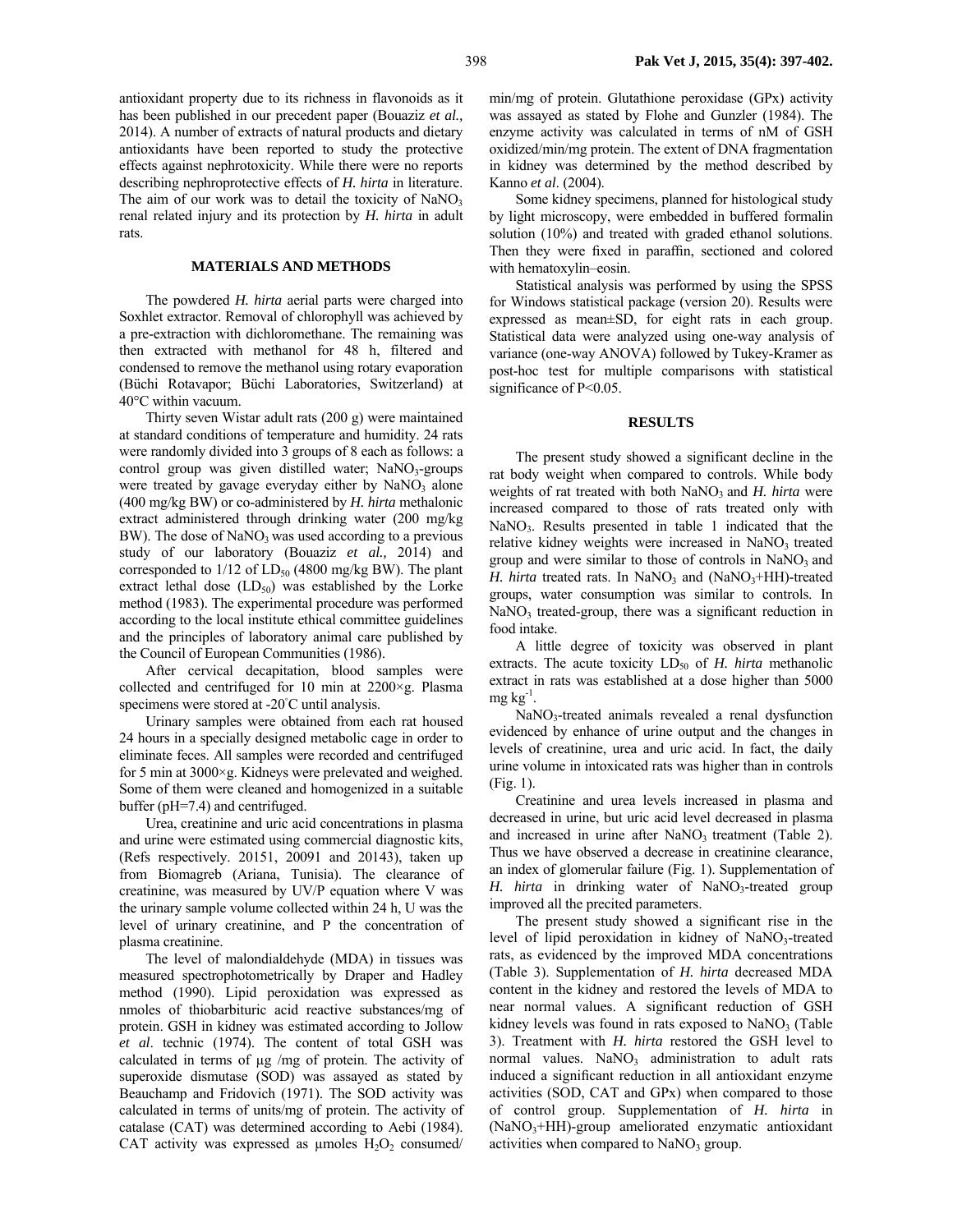Table 1: Body and relative kidney weights, daily water and food consumption by control, NaNO<sub>3</sub>-treated and (NaNO<sub>3</sub>+HH)-treated rats

| Parameters and treatments        | Controls (n=8)   | $NaNO3$ (n=8)         | $NaNO3+HH (n=8)$         |
|----------------------------------|------------------|-----------------------|--------------------------|
| Final body weight (g)            | 274.42±17.01     | $236.61 \pm 14.06$ ** | 261.33±9.83 <sup>+</sup> |
| Relative kidney weight (mg/g BW) | $3.03 \pm 0.11$  | $3.41 \pm 0.17**$     | $3.16 \pm 0.12$          |
| Water consumption (ml/day/rat)   | 29.56±2.84       | $29.97 \pm 2.76$      | $30.87 \pm 2.06$         |
| Food consumption (g/day/rat)     | $18.13 \pm 2.35$ | $15.52 \pm 1.64**$    | $16.95 \pm 1.84$         |

Values are mean±SD. Comparisons between 2 groups: NaNO<sub>3</sub>, NaNO<sub>3</sub>+HH-treated group *vs* control group: \*P<0.05; "P<0.01; NaNO<sub>3</sub>+HH-treated group *v*s NaNO<sub>3</sub> treated group: <sup>†</sup>P<0.05; <sup>††</sup> P<0.01.

|  |  | Table 2: Plasma and urinary levels of creatinine, urea and uric acid in control, NaNO <sub>3</sub> -treated and (NaNO <sub>3</sub> +HH)-treated rats |  |
|--|--|------------------------------------------------------------------------------------------------------------------------------------------------------|--|
|--|--|------------------------------------------------------------------------------------------------------------------------------------------------------|--|

| Parameters and treatments      |                 | Controls (n=8)     | $NaNO3$ (n=8)                    | $NaNO3+HH (n=8)$                 |
|--------------------------------|-----------------|--------------------|----------------------------------|----------------------------------|
| Creatinine (µmol/L)            | Plasma          | $30.30 \pm 2.40$   | 37.46±1.77 <sup>**</sup>         | $35.23 \pm 2.69^{+8}$            |
|                                | Urine           | $5094.2 \pm 327.1$ | $1608.4 \pm 118.1$ <sup>**</sup> | 2797.5±238.6 <sup>††**</sup>     |
| Urea (mmol/L)                  | Plasma          | $7.91 \pm 0.55$    | $9.57 \pm 0.81$                  | $8.17 \pm 0.87$ <sup>tt</sup>    |
|                                | Urine           | $123.04 \pm 4.12$  | 78.26±4.61 <sup>**</sup>         | $107.6 \pm 2.62$ <sup>++**</sup> |
| Uric acid $(\mu \text{mol/L})$ | Plasma          | $138.67 \pm 11.94$ | 72.28±8.88 <sup>*</sup>          | $92.72 \pm 4.05$ <sup>++*</sup>  |
| .<br>-- -                      | Urine<br>$\sim$ | 690.54±50.99       | $966.74 \pm 79.93$ <sup>*</sup>  | 798.95±48.20 <sup>+*</sup>       |

Values are mean±SD. Comparisons between 2 groups: NaNO<sub>3</sub>, NaNO<sub>3</sub>+HH-treated group *vs* control group: \*P<0.05; <sup>\*\*</sup>P<0.01; NaNO<sub>3</sub>+HH-treated group *v*s NaNO<sub>3</sub> treated group: <sup>†</sup>P<0.05; <sup>††</sup> P<0.01.

Table 3: Kidney MDA and GSH levels, SOD, CAT and GPx activities in control, NaNO<sub>3</sub>-treated and (NaNO<sub>3</sub>+HH)-treated rats

| Parameters and treatments                     | Controls (n=8)    | $NaNO3$ (n=8)                 | $NaNO3+HH (n=8)$               |
|-----------------------------------------------|-------------------|-------------------------------|--------------------------------|
| MDA (nmoles/mg protein)                       | $0.58 + 0.02$     | $1.81 \pm 0.09$ <sup>**</sup> | $0.69 \pm 0.03$ <sup>tt</sup>  |
| GSH (µg/mg protein)                           | $1.12 \pm 0.01$   | $0.98 \pm 0.01$               | $1.11 \pm 0.01^+$              |
| SOD (units/mg protein)                        | $130.31 \pm 4.36$ | $104.26 \pm 6.62$             | $122.39 \pm 4.32^{+8}$         |
| CAT (µmoles $H_2O_2$ degraded/min/mg protein) | 19.94±0.86        | $13.36 \pm 1.54$ **           | $16.69 \pm 0.61$ <sup>**</sup> |
| GPx (nmoles of GSH/min/mg protein)            | $9.51 \pm 0.15$   | $7.60 \pm 0.12$ <sup>**</sup> | $8.02 \pm 0.06$ <sup>++*</sup> |

Values are mean±SD. Comparisons between 2 groups: NaNO<sub>3</sub>, NaNO<sub>3</sub>+HH-treated group *vs* control group: \*P<0.05; "P<0.01; NaNO<sub>3</sub>+HH-treated group *v*s NaNO<sub>3</sub> treated group: †P<0.05; ††P<0.01; MDA: Malondialdehyde, GSH: Glutathione, SOD: Superoxide dismutase, CAT: Catalase, GPx: Glutathione peroxidase.



Fig. 1: Urinary volume and creatinine clearance in control, NaNO<sub>3</sub>treated and (NaNO<sub>3</sub>+HH)-treated rats. Values (mean±SD) for eight rats in each group.  $NaNO_3$  treated group versus control group:<br>"P<0.01;""P<0.001; NaNO<sub>3</sub>+HH-treated group versus NaNO<sub>3</sub> treated group: ††P<0.01; NaNO<sub>3</sub>+HH-treated group versus control group:<br>\*\*\*P<0.001; <sup>NS</sup>Non significant difference.

A smear on agarose gel without ladder formation, proving random DNA damage, was showed across the lane of DNA kidney in NaNO3-treated rats (Fig. 2). *H. hirta* treatment applied a corrective effect against  $NaNO<sub>3</sub>$  by decreasing the smear formation.



**Fig. 2:** Agarose gel electrophoresis of DNA fragmentation in kidneys of rats. M: marker (1 kb DNA ladder); Lane 1: DNA isolated from kidney of controls; Lane 2: DNA isolated from kidney of NaNO<sub>3</sub>-treated rats; Lane 3: DNA isolated from kidney of (NaNO<sub>3</sub>+HH)-treated rats.

In the kidney of NaNO<sub>3</sub>-treated group, nitrate caused a significant injury in cortical and medullar regions of kidney structure. In fact, most glomeruli, showed congestion, a lobulation, a shrinkage, a large glomerular space and a peri-glomerular infiltration of mononuclear cells reflecting inflammatory activity (Fig. 3  $B_1$ ,  $B_{1-1}$ ). There was also a tubular necrosis objectified either by a ballooning degeneration of renal tubule cells, or by a presence of tubules in the process of destruction, surrounded by inflammatory foci in the cortex (Fig. 3  $B_1$ ,  $B_{1-2}$ ) and in the medulla (Fig. 3  $B_2$ ,  $B_{2-1}$ ). Kidney damages were reduced when *H. hirta* was given in the drinking water of  $NaNO<sub>3</sub>+HH-treated$  rats compared to  $NaNO<sub>3</sub>-treated$  rats (Fig. 3C).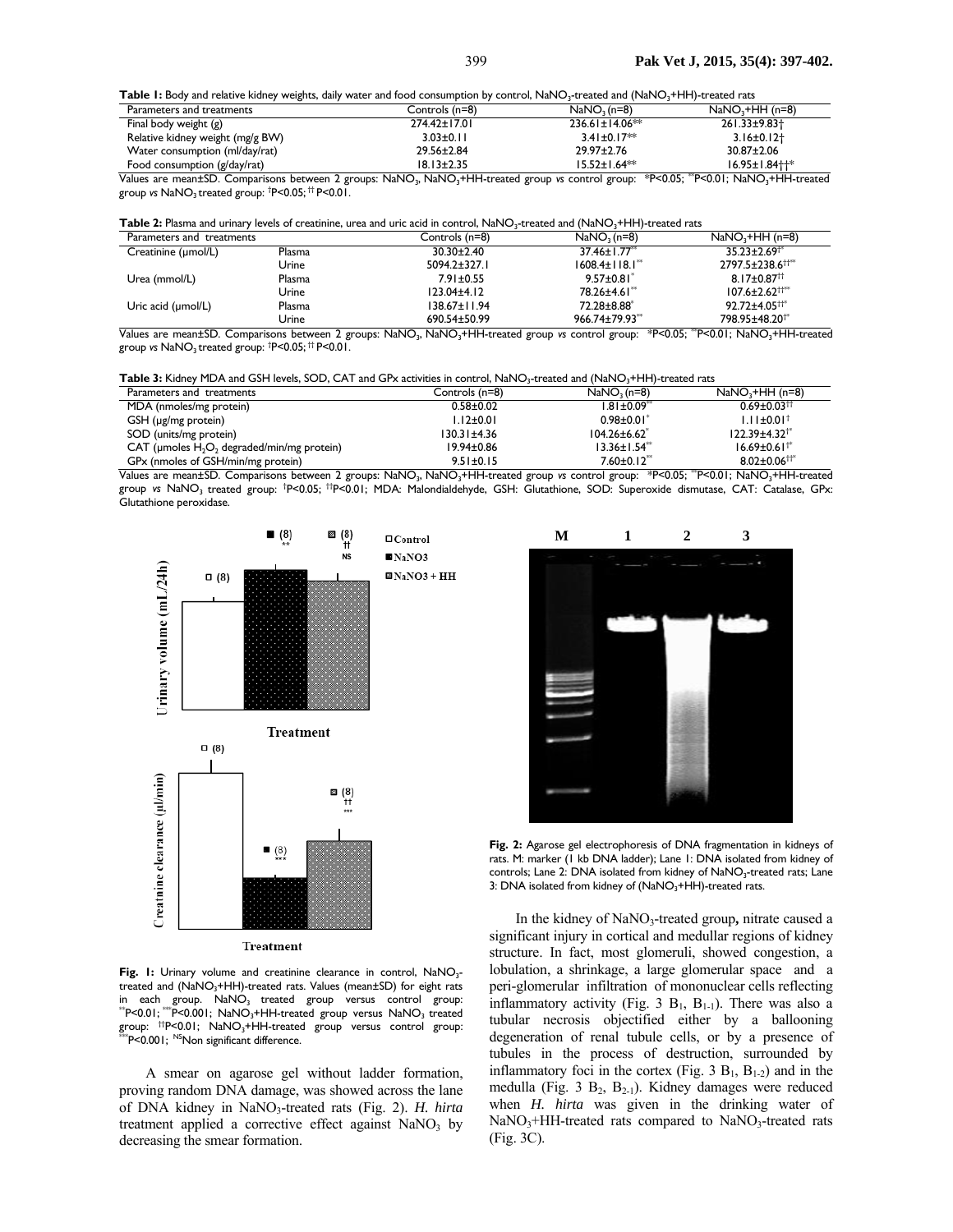



Fig. 3: Kidney histological sections of controls (A), NaNO<sub>3</sub>-treated (B<sub>1</sub>,  $B_{1-1}$ ,  $B_{1-2}$ ,  $B_2$  and  $B_{2-1}$ ) (NaNO<sub>3</sub>+HH)-treated rats (C). **Glomeruli** showing a wide of the glomerular space;  $\rightarrow$  Peri-glomerular infiltration of mononuclear cells; "Tubular necrosis; Peri-tubular infiltration of mononuclear cells;  $\rightarrow$  Ballooning degeneration of renal tubule cells; → medullar inflammation Optic microscopy: HE (×200 and ×400).

## **DISCUSSION**

Various levels of nephropathy severity from tubular dysfunction to acute kidney failure have been shown after both acute and chronic intoxication. Body weight is one of the fundamental indexes for health status evaluation in the organism. The present study showed that the nitrate administration induced a decrease in body weight gain. Likewise, other studies indicate that nitrate administration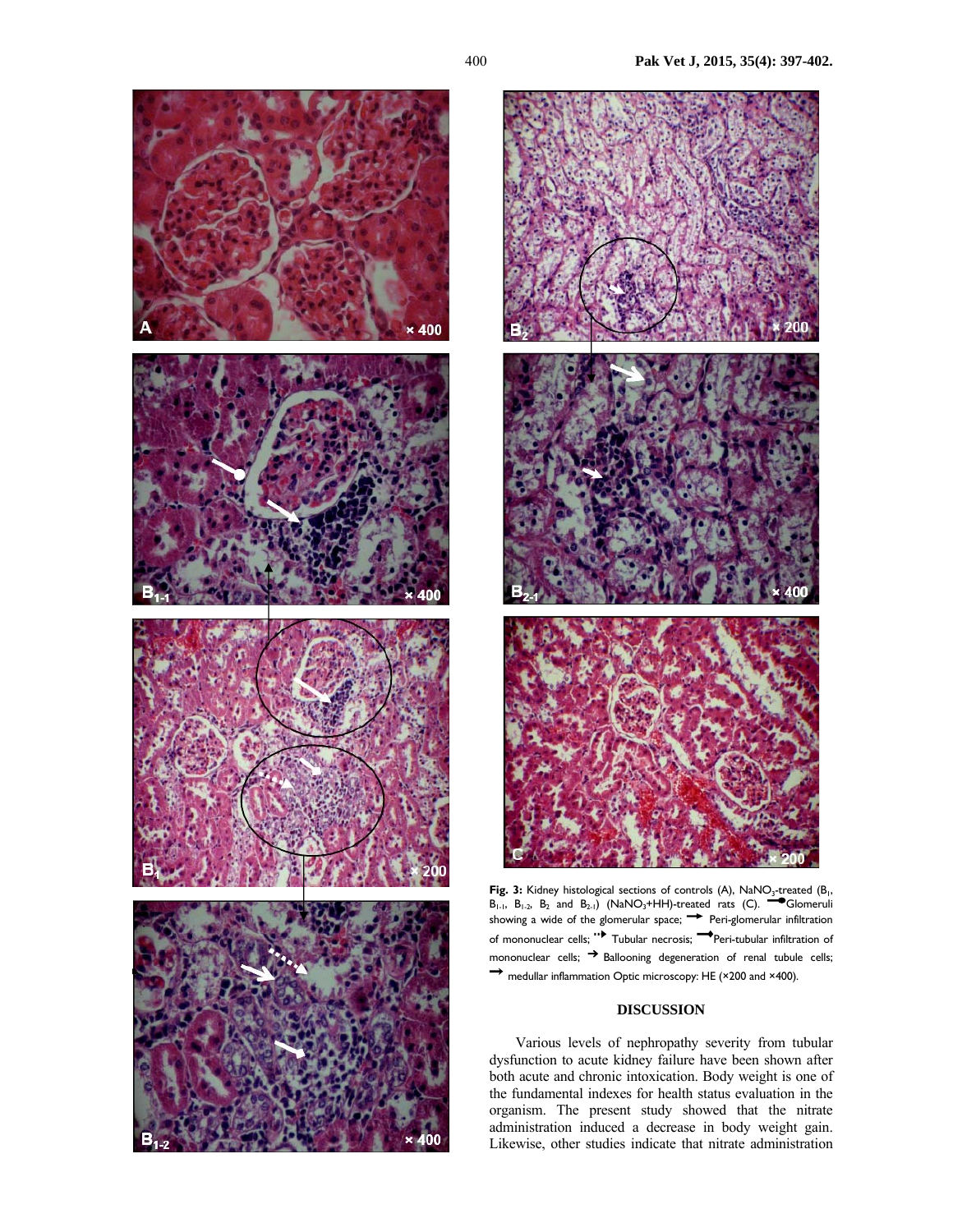induced a body weight decrease in in a dose-dependent manner which was higher in the offspring than in adult rats (El-Wakf *et al.,* 2011). Primary, a reduced body weight may be revealed by a decrease of food consumption as reported by us or by a rise in the protein catabolism explained by the reduced total protein plasmatic level (Al-Ayed, 2000).

Consumption of nitrate by adult rats didn't affect only body weight, it affected also the soft organ weights including kidney. The relative weight was increased indicating a nephromegaly and its dysfunction. In fact, in the current study, in response to  $NaNO<sub>3</sub>$  treatment, urinary volume output was enhanced significantly. This was probably due to a blockage of resorption of salt and water in the proximal renal tubules and in the thick ascending limb of Henle's loop, by increasing the blood flow to the renal medulla, and by the reduced responsiveness of the collecting duct to antidiuretic hormone (Gaeggeler *et al.,* 2011). Polyuria could also be due to the blockage of vasopressin secretion, which normally provoked reabsorption of water through the collecting duct.

Additionally an increase of creatinine and urea plasma concentrations was also noted in NaNO<sub>3</sub>-treated rats suggesting an impairment of kidney function. These results were in agreement with an increase of protein catabolism in mammals. Our results correlated with previous findings realized on nitrate sodium administered to adult rats (El-Wakf *et al.*, 2011) and ammonium nitrate  $(NH<sub>4</sub>NO<sub>3</sub>)$ administered by gavage to adult (Boukerche *et al.,* 2007).

Our study showed a decline in creatinine 24-hr urinary excretion and in clearance of creatinine indicated an alteration of glomerular filtration rate. These effects could also be attributed to the changes in the threshold of tubular reabsorption and renal blood flow.

Renal failure may also be due to kidney oxidative stress. A likely cause of tissue injury was the generation of reactive oxygen and nitrogen species destroying proteins, lipids and DNA by oxidation. Moreover, it is now recognized that nitrate was considered as an oxidant product and a ready source of nitric oxide. The latter reacted quickly with superoxide anion to obtain peroxynitrite (Chow and Hong, 2002). These radicals affect the cell membrane leading to disintegration and destabilization of cell membrane and to lipid peroxidation. Our findings confirmed previous results cited overhead. In fact, the increased lipid peroxidation shown by us after nitrate treatment implicated the oxidative stress in  $NaNO<sub>3</sub>$ produced kidney injury.

Antioxidant enzymes are considered to be the primary defense in the body, which protect the biological molecules from oxidative stress and suppress peroxides, superoxide anion generated and free radicals inner the cell. Glutathione is a main constituent of the antioxidant defense mechanism and it functions as a reactive free-radical scavenger (Linder, 1995). Our result showed a reduction of renal GSH level in NaNO3-treated rats which could be due to its increased utilization by the renal cells in order to scavenge toxic radicals. Furthermore, the significant reduction in the kidney antioxidant enzyme activities, found in our study, indicated the failure of antioxidant defense system in order to overcome of reactive oxygen species produced by NaNO<sub>3</sub> administration (Renugadevi and Milton Prabu, 2009). Our results supported previous studies of EL-Tahan

*et al.* (2010). Thus the inhibition of enzymes leads to  $H_2O_2$ accumulation, which promotes lipid peroxidation and DNA impairment and alters gene expression and cell death (Stohs and Bagchi, 1995).

Moreover free radical generation, after xenobiotic exposure, can cause DNA impairment leading to cell death and mutations. DNA kidney injury was assessed by electrophoresis of DNA. In general, DNA intact band appears to be concentrated near the application point without DNA smearing and no DNA fragmentation (El-Sharaky et al., 2009). NaNO<sub>3</sub> treatment induced DNA injury resulted in DNA shearing with no classical DNA ladder pattern seen in apoptosis (Cohen *et al.,* 1994).

Increase of a relative kidney weight observed in our investigation confirmed previous study of Yoshida *et al*. (1994) who have found an increase of the reno-somatic ratio in the rats treated by nitrate. Biochemical parameters confirmed histological data.

In kidney of  $NaNO<sub>3</sub>$ -treated rats, there was a shrunken and degenerative renal tubular cells with a mononuclear cells infiltration. Also, most glomeruli demonstrated shrinkage, a large capsular space and a peri-glomerular infiltration of mononuclear cells. These results were in accordance with those of EL-Tahan *et al.* (2010). In fact, kidney of nitrate treated rats presented an increase of glomerular space, and an increase of the eosinophilic granules. These histological changes were due probably to the free radicals production and to the induction of lipid peroxidation.

The *H. hirta* treatment had a powerful preventive effect against oxidative stress and kidney injury in rats caused by  $NaNO<sub>3</sub>$ , as revealed by an important reduction of noticeable reduction MDA level as well as an increase of antioxidant enzyme activities and of GSH level. The reversal of antioxidant enzymes and peroxidative damage in kidney by *H. hirta* extract spoke in favor of its antioxidant, anti-peroxidative homestead and its role as scavenger of free radicals, which could be due to flavonoids isolated from *H. hirta* by using HPLC/MS. Presence of apigenin, quercetin and luteolin derivatives in *H. hirta* was identified by HPLC analysis as it has been related in our precedent paper (Bouaziz *et al.,* 2014). The luteolin derivatives are the molecules capable to scavenge hydroxyl radicals and to remove reactive oxygen species produced by hydrogen peroxide. Moreover, the antioxidant capacity of quercetin and apigenin derivatives has been described in several studies (Azimova and Vinogradova, 2013).

In addition, *H. hirta* may improve nephrotoxicity to a great level, as shown by a decrease of plasma creatinine and urea levels and an increase of creatinine clearance. Furthermore, the administration of *H. hirta* extract in NaNO<sub>3</sub> treated group ameliorated the histological damages caused by nitrate. The kidney of  $(NaNO<sub>3</sub>+HH)$ -group had nearly normal appearance. Thus confirmed the antiinflammatory homestead of *H. hirta* as related by us in our previous study (Bouaziz *et al.,* 2014). In fact, quercetin and luteolin derivatives, present in the *H. hirta* extract, had in our study and in *Aegle marmelos* Seeds (Sharma *et al.,* 2011) a significant anti-inflammatory effect. *H. hirta* cotreatment was also shown to be efficient and to warn the NaNO<sub>3</sub>-caused smear formation.

**Conclusion:** From the results achieved, it can be concluded that the administration of *H. hirta* has a beneficial role by